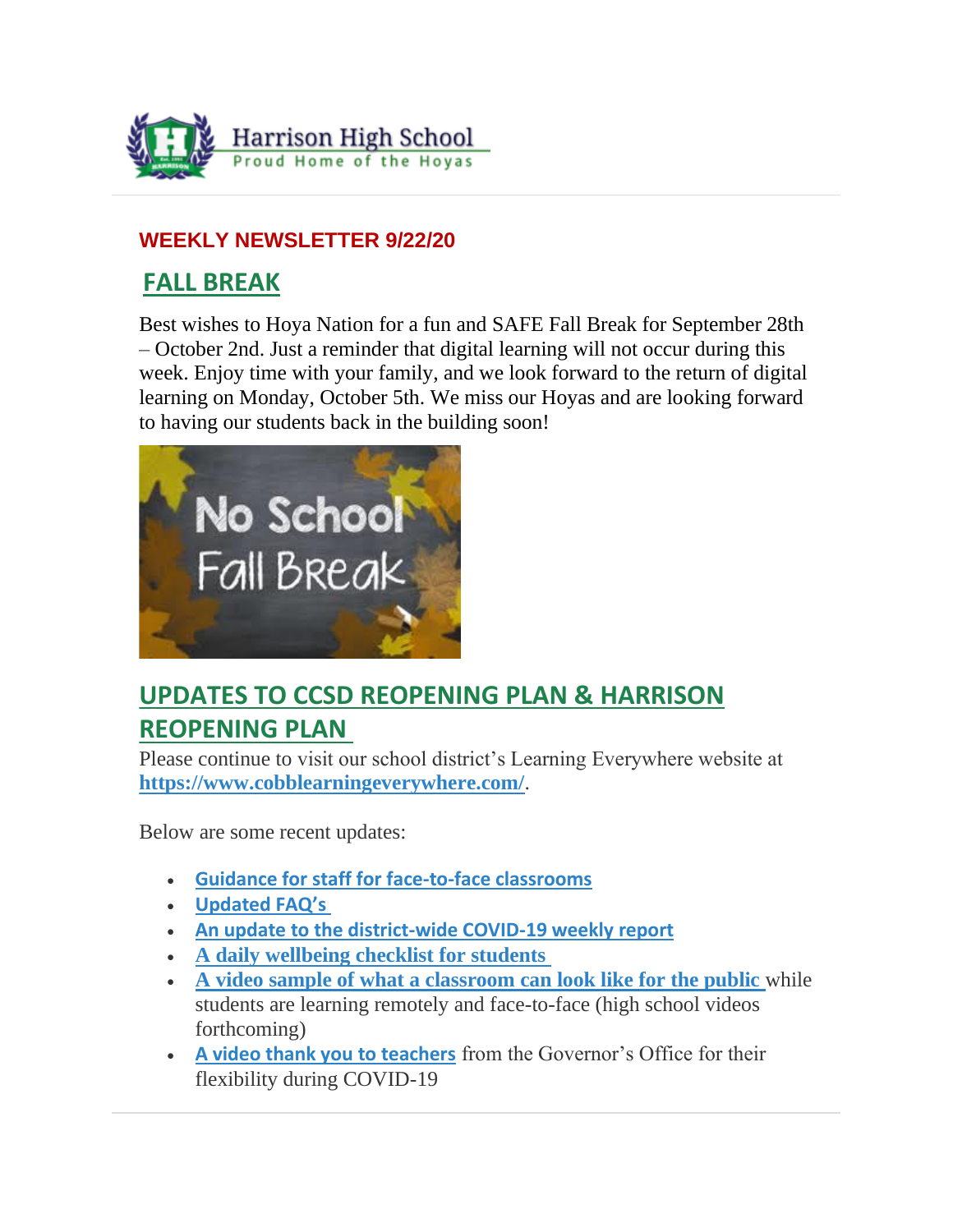Please also remember that our local school information is located at the following link on our school website. We will continue to communicate changes and updates as we get closer to our tentative return date of November 5th. **[Harrison Remote Learning & Reopening Plan](http://www.harrisonhigh.org/Remote-Learning-Information)**

## **AP EXAM**

**The deadline to register for AP exams for fall and yearlong AP classes is this Friday, September 25th at midnight** - Students enrolled in fall and yearlong AP courses may now pay for their exams through **[Total Registration](https://user.totalregistration.net/AP/111734)**. More information can be found **[here](https://cobbk12org-my.sharepoint.com/:b:/g/personal/lucia_poole_cobbk12_org/EcBCnM0idWpEvLnLEG6H0fYBvWSJ1G1FeCi62Q1r9dj0qA?e=mnOzcN)**. Students who are taking fall AP exams through one of our online partners, either CVA or GaVS, can find more information on how to register and pay for exams **[here](https://cobbk12org-my.sharepoint.com/:b:/g/personal/lucia_poole_cobbk12_org/ERocmsi22YBEgWMQVxm35UwBIlpEVyWiQX8kjfupGWgYXQ?e=QApaPd)**.

# **PSAT**

Registration for 10th and 11th grade PSAT has closed. For all of the 10th and 11th graders that signup up to take the PSAT, more information will be email as we get closer to the testing date.

For additional PSAT/College Board Covid-19 updates, please click **[here](https://pages.collegeboard.org/sat-covid-19-updates)**.

## **ATTENDANCE**

We will continue to monitor school attendance each day based on students accessing the CTLS platform in a 24-hour period. If your student has an excused absence or technology issue which prohibits their attendance in the live CTLS session, please email excuse notes to Kim Greaves at **[HarrisonHSSupport@cobbk12.org](mailto:HarrisonHSSupport@cobbk12.org)**

## **CLINIC NEWSLETTER**

As most of you have heard, our superintendent has announced the start dates for the district's plan to open schools face to face. High School is scheduled, tentatively, to return on Thursday, November 5th.

This is the perfect time to start thinking of health forms that may be needed for the school year and may require a physician's signature. I have included the link for the health forms to make it easier to access.

**<https://www.cobbk12.org/page/11005/medical-forms-and-care-plans>**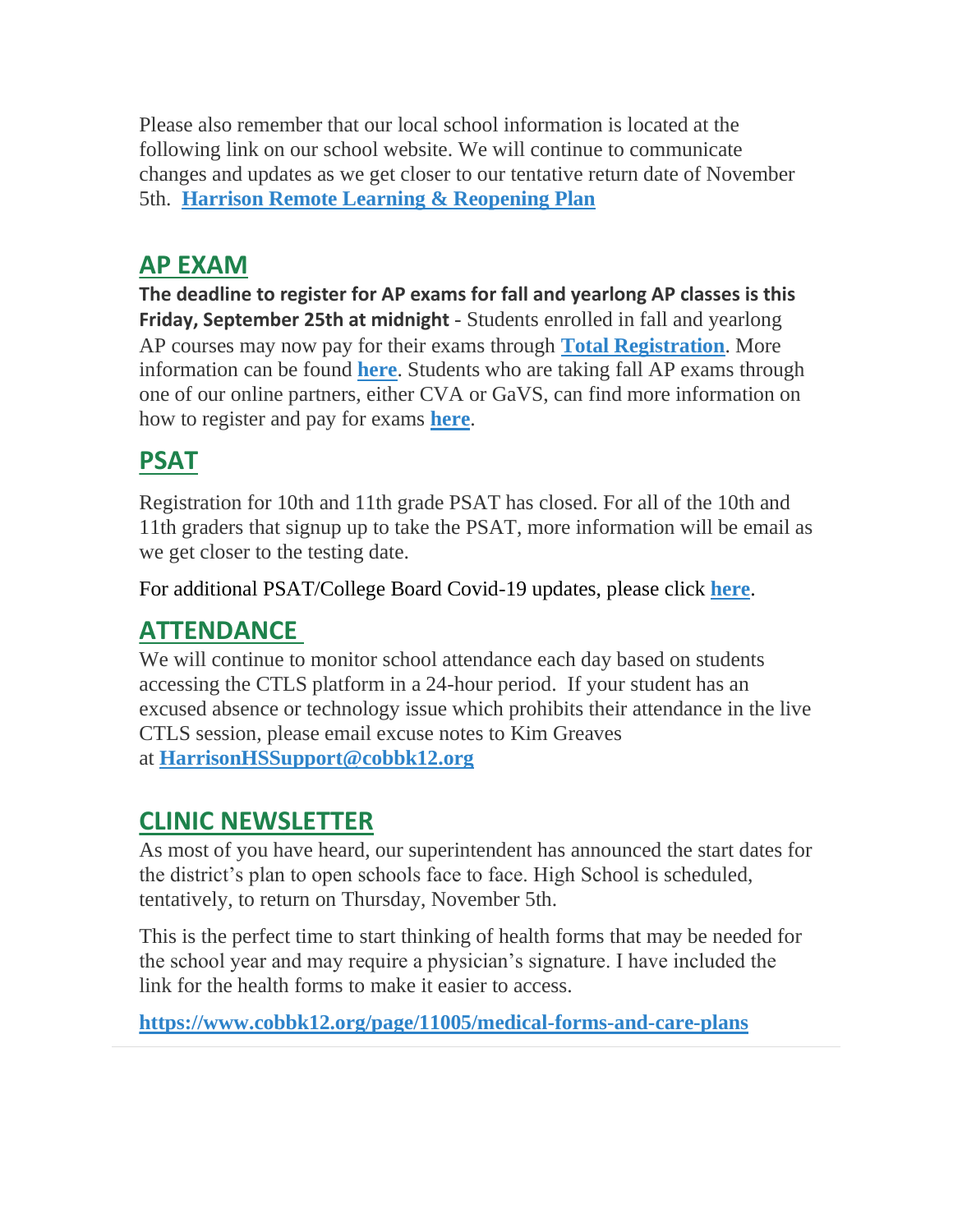Completing these forms, prior to the November start date, will assist the clinic in preparing to receive students. Please email or fax the completed forms to my attention.

- **Confidential # Fax 678-594-8962**
- **[Shannon.keely@cobbk12.org](mailto:Shannon.Keely@cobbk12.org)**

If you have any questions, I am available via email, **[Shannon.keely@cobbk12.org,](mailto:Shannon.Keely@cobbk12.org)** or by phone **678-594-8104 ext. 020.**

As we get closer to our start date, I will send out the plan to schedule a day and time to drop off supplies and medication to the clinic. This will be done by appointment and with authorization forms completed in advance.

I look forward to seeing the students on campus, soon! In the meantime, continue to social distance, avoid large gatherings, and mask up.

Shannon Keely, RN BSN

Harrison HS School Nurse

## **PICTURES**

We are now offering 9th-11th grade yearbook photos to be taken in the Presidential gym. Please use the appropriate link for the Sign Up Genius for your student's grade. The dates are as follows…

| 9th grade- $10/21$  | Freshmen Sign Up Link      |
|---------------------|----------------------------|
| 10th grade- $10/28$ | Sophomore Sign Up Link     |
| 11th grade- $11/4$  | Junior Sign up <b>Link</b> |

Protocols must be followed to ensure the health and safety of our staff and students. Students will enter from the bus lanes. Parents will wait in their cars. Students will enter the Presidential gym where a staff member will direct them to a camera. Social distancing will be strictly enforced. Students must wear a mask except when taking their photo. No props will be used and students will give their student number to identify themselves to the photographer. All Harrison and Lifetouch staff will wear masks. Please only come at the time you sign up for so we can ensure social distancing. If you have any questions, you can direct them to the yearbook sponsor, **[melody.madray@cobbk12.org](mailto:melody.madray@cobbk12.org)**.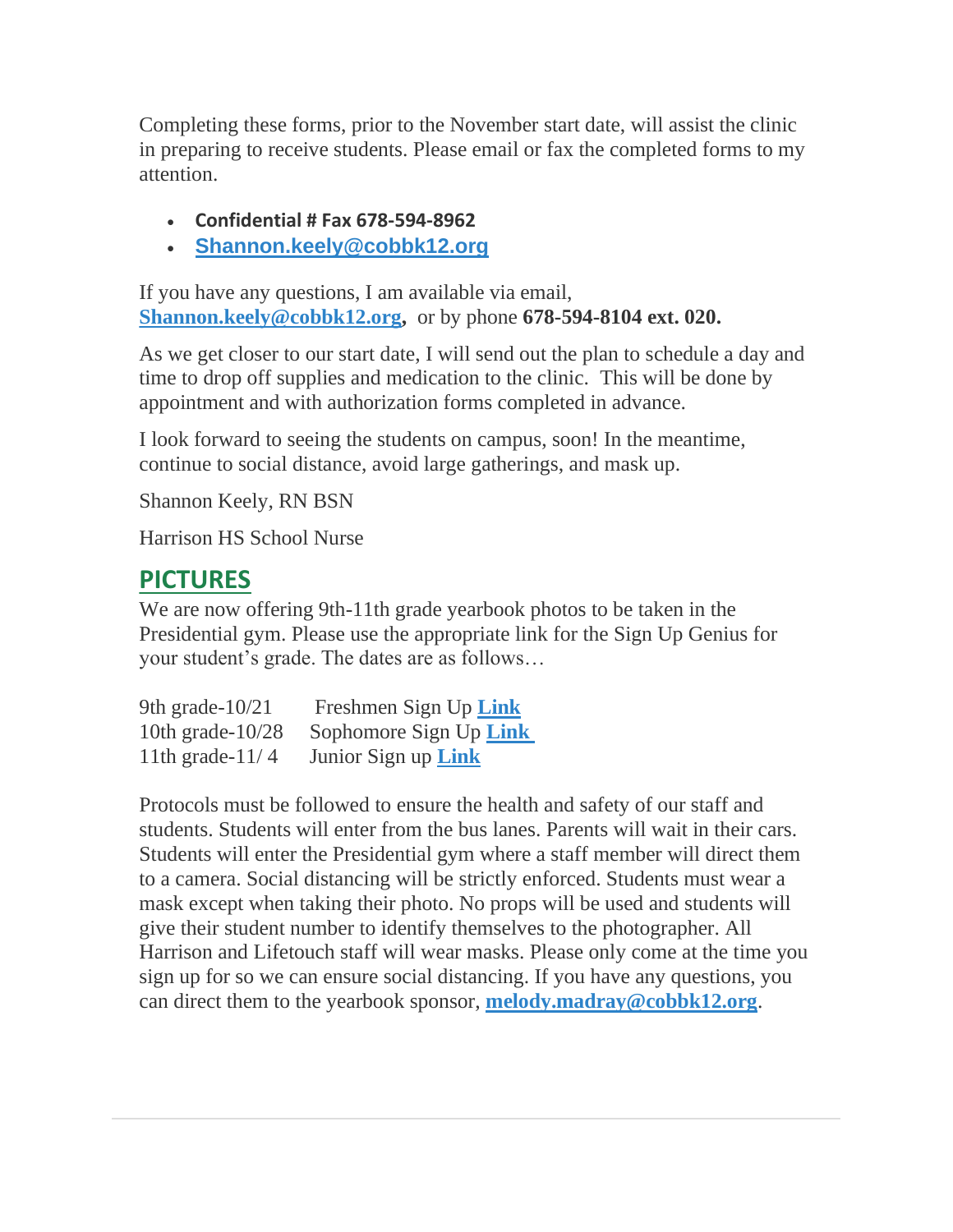## **WOULD YOU LIKE A BOOK?**

If you have library books to return to school, we will have a red book return drop box outside the main street doors. Please drop off anytime Tuesday, October 6th- Wednesday, October 7th. Reminder to fill out the form below if you would like to check out a book. We will have it waiting for you in the Attendance office. **<https://bit.ly/2QLJ8h7>**

## **FOOD DISTRIBUTION PLAN**

Remote Learning Meal Plan for Harrison students: Here is the latest information regarding Cobb County Food & Nutrition Service Virtual Feeding Plan for Harrison High School. Please share and continue to follow us for additional details. **[http://www.cobbk12.org/centraloffice/foodservices/](http://info.cobbk12.org/centraloffice/foodservices/)**

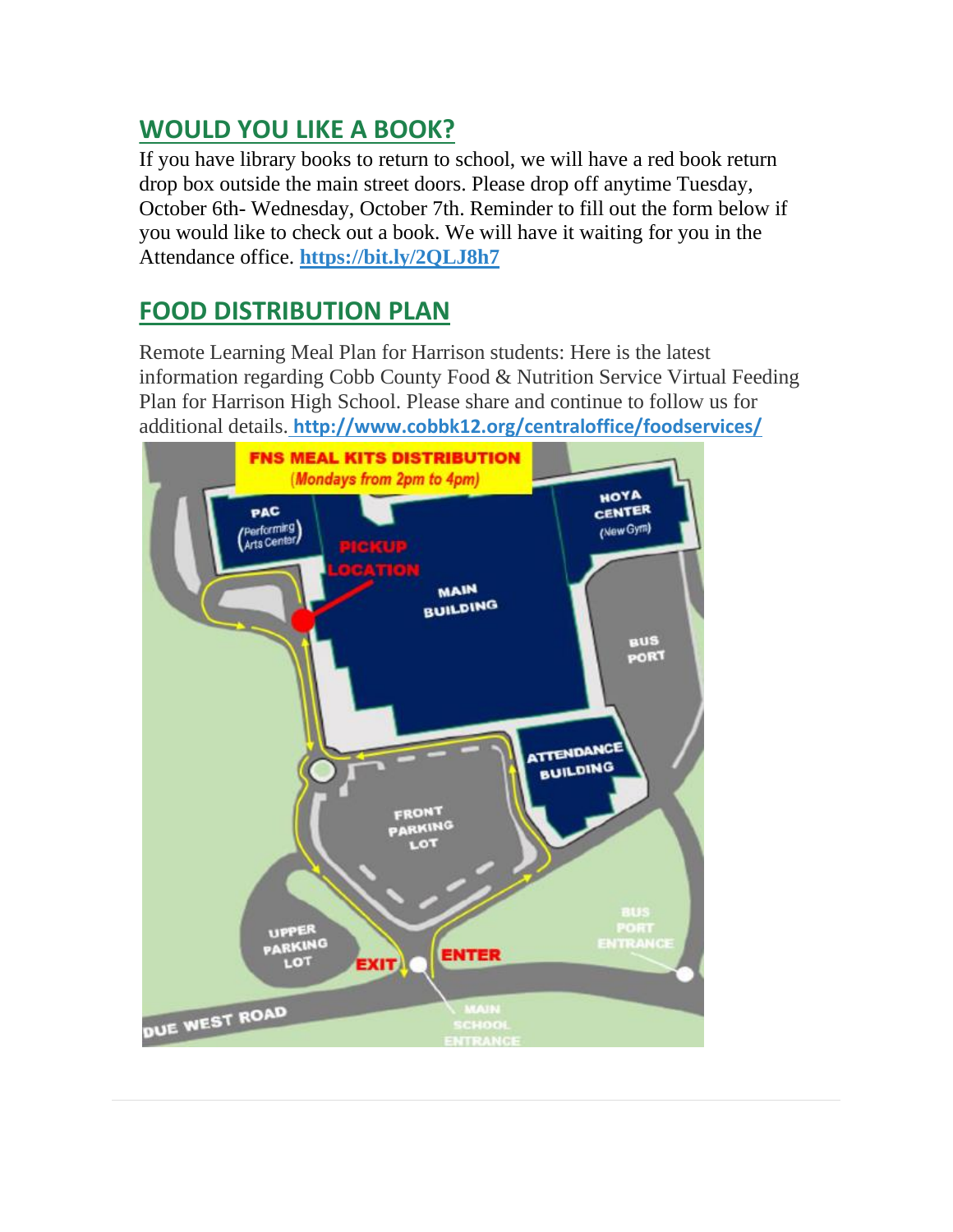## **SENIOR INFORMATION**

Seniors, please review the following video.

• **[Senior Class Meeting Video](https://vimeo.com/452270720/a229e01e97)**

Parents, please review the following video.

• **[Parents Video](https://youtu.be/Y6hxOOJn-YY)**

We will ship all senior items ordered (minus cap and gown and announcements) to the student's home after a 72 hour production time. We will deliver caps, gowns, and announcements in the spring.

All seniors need to place their orders by the deadline of December 4 to ensure they receive this custom gown for graduation.

If you would like to order or you need more information, pleas[e](https://www.herffatlanta.com/) **[visit the](https://www.herffatlanta.com/)  [Herff Jones website.](https://www.herffatlanta.com/)**

## **HOYA NEWS**

#### **TEACHER OF THE MONTH**

Congratulations to our awesome Teacher of the Month, Dr. Schomer! Thank you for all you do! Well-deserved recognition!

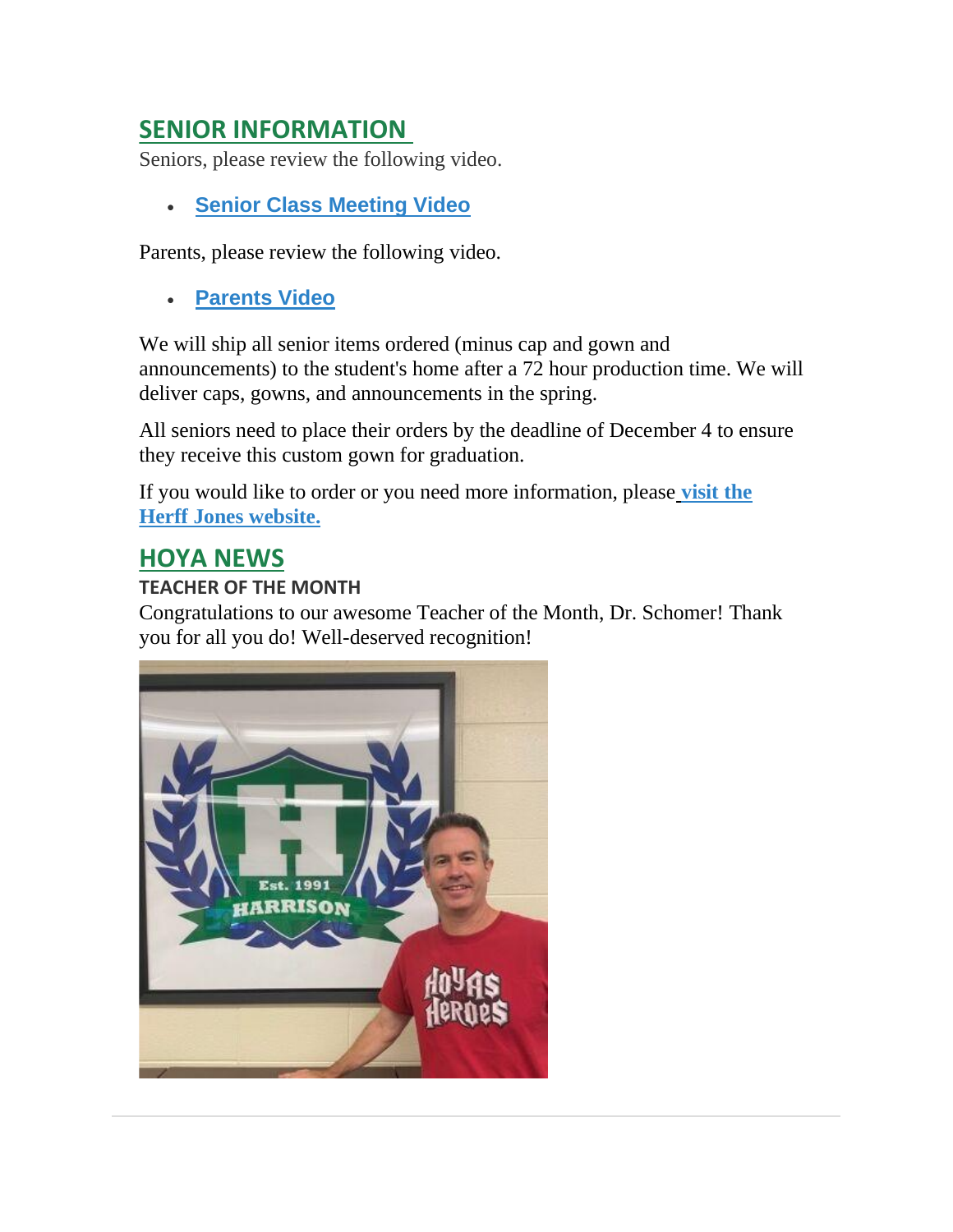#### **STAFF MEMBER OF THE MONTH**

Congratulations to our wonderful Staff Member of the Month, Ms. Rodriguez! Thank you for all you do! Well-deserved recognition!



#### **SOLES FOR SOULS**

Harrison Senior, Zoey Weir, has collected hundreds of used shoes from the Harrison community for donations to "Soles for Souls." The shoes will be forwarded to children and adults in need. Thank you, Hoyas!

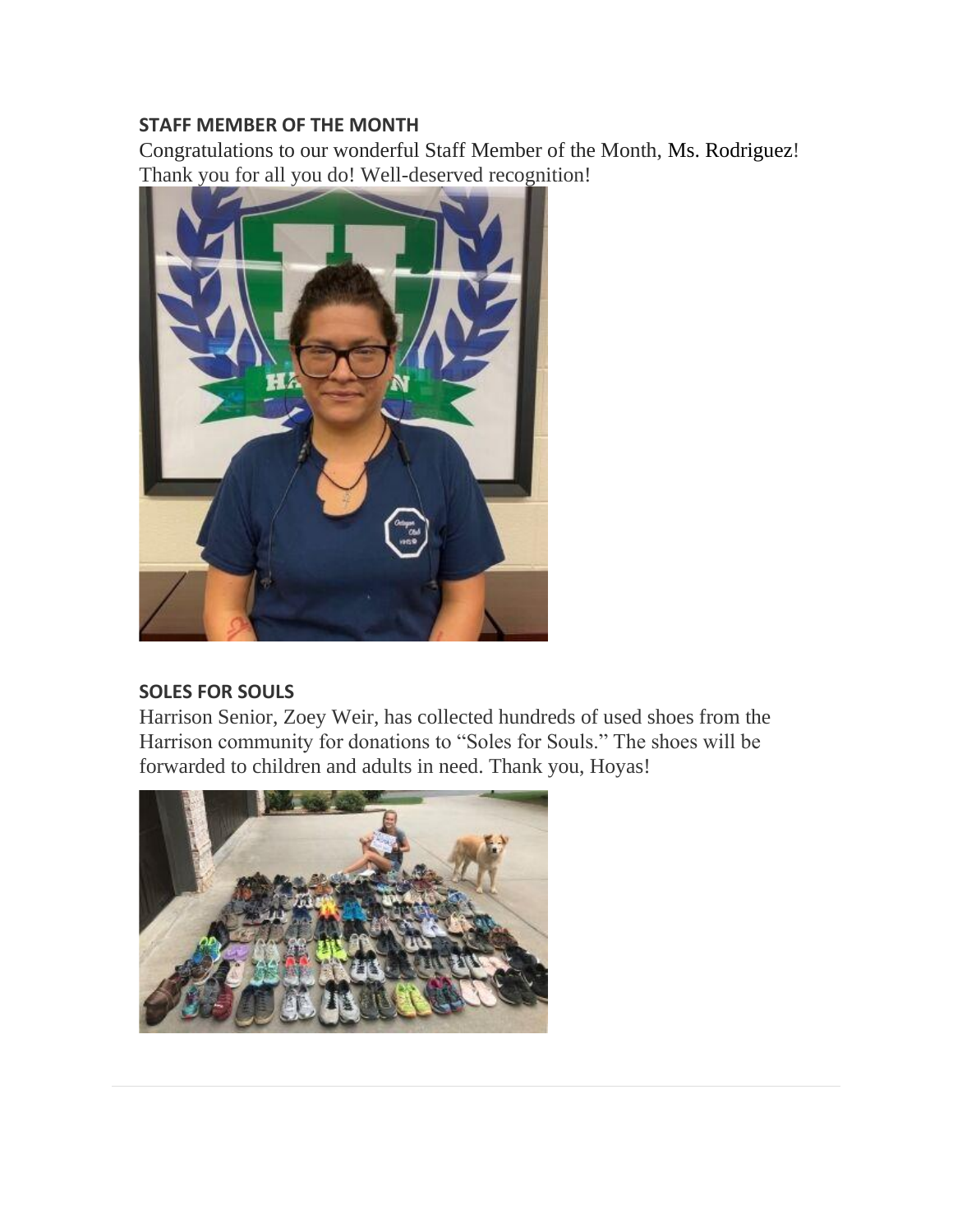## **SPORTS AND CLUBS**

### **CHEER**

Basketball Cheer Tryouts will be held on October 10th. Be sure to join the Tryout Remind Group by texting @h8432hd to 81010. All tryout information will be shared via Remind. The tryout packet is available on the cheer website **[www.hoyacheer.com](http://www.hoyacheer.com/)**. Questions? Email Coach Dickmann – **[gohoyacheer@gmail.com](mailto:gohoyacheer@gmail.com)**

### **BASEBALL**

Players and Parents: If you are interested in trying out for the 2021 Baseball Team this year, please visit the following link to sign up. Questions? Reach out to Coach Elkins **[mark.elkins@cobbk12.org](mailto:mark.elkins@cobbk12.org)**

BASEBALL SIGN UP: **<https://coachelkins10.weebly.com/baseball.html>**

### **WRESTLING**

I am excited to share that we will be having a wrestling season this year!! If you are interested in being a part of our team either as a competitor or team manager, please **[CLICK HERE](https://forms.gle/LAkbS4Nikxyg5T6Z9)** and fill out the appropriate information. You can also contact Head Coach Jeff Crocker at

**[Jeffrey.crocker@cobbk12.org](mailto:Jeffrey.Crocker@cobbk12.org).** We are a K-12 program, so please ask about our junior wrestling league. We have begun preseason conditioning and meet every Mon, Tues, and Thursday beginning at 3 pm; meet on the wrestling room hallway for COVID Screening. **Must have physical on file!**

## **COUNSELING NEWS**

## **COUNSELING CALENDAR**

Please check the Counseling Calendar frequently for important dates including Virtual Parent and Student Q&A sessions, Virtual College Visit information, and much more! Click here **[Harrison Counseling Calendar](https://calendar.google.com/calendar/embed?src=tasr4q5spailsj1itftjdtn6mk%40group.calendar.google.com&ctz=America%2FNew_York)** or go to the Counseling page on **[www.harrisonhigh.org](http://www.harrisonhigh.org/)**.

## **SENIOR STUDENTS AND PARENTS**

Please review the **[Senior PowerPoint Presentation](https://docs.google.com/presentation/d/e/2PACX-1vSmq272lb0wOG2S3YnWHp2etJVzf8Knhj_K-_Xasw_V4Hxa3tQ1sl5D5fQM7X1TvQ/pub?start=true&loop=false&delayms=60000)** and Sign off on the last slide verifying that you have viewed it.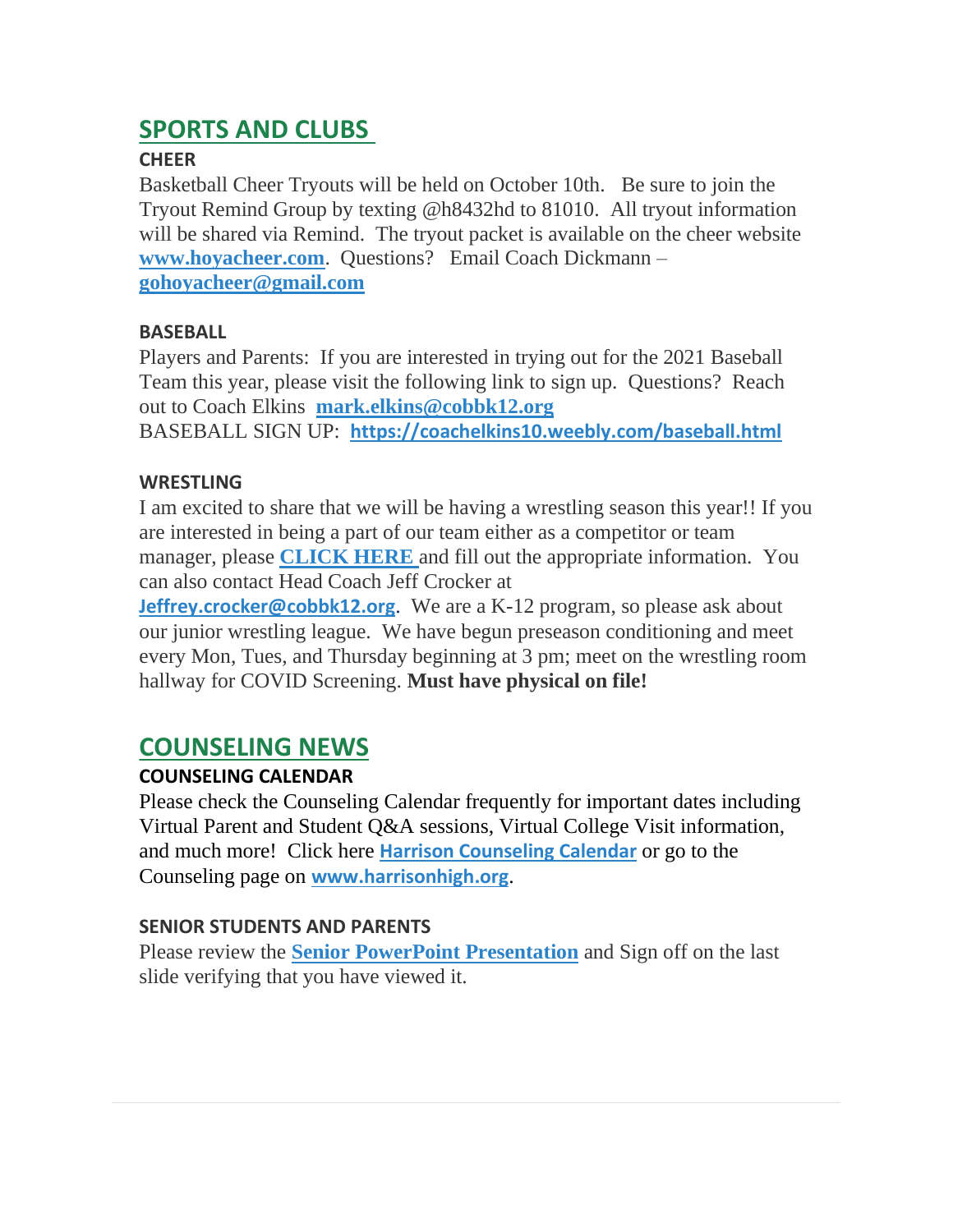#### **SENIOR SIGN UP**

Sign up for important updates for the Class of 2021 from Dr. Osborne and get information right on your phone! Please sign up by texting the message @hoyasr21 to 81010

#### **VIRTUAL COLLEGE VISITS**

We have several Virtual College Visits set up for our Harrison Students. Please check these out here: **[Harrison Virtual College Visits](https://cobbk12org-my.sharepoint.com/:x:/g/personal/leanna_kor_cobbk12_org/EWP6BGgLdCBOvhv5RDRuCVwBqHA2jXXmnAUqr7hXgxEU7w?rtime=t-E10MJN2Eg)** and on the Counseling Website.

#### **UPCOMING VISITS**

# **VIRTUAL COLLEGE VISITS: SEPT** 21-25. MEETING LINKS ON **COUNSELING WEBSITE!**

9/21 @ 2:00 EMBRY RIDDLE AERONAUTICAL

9/22 @ 2:00 UNIV OF NORTH CAROLINA-**CHARLOTTE** 

9/23 @ 2:00 UNIVERSITY OF GEORGIA

9/24 @2:00 GEORGIA INSTITUTE OF **TECHNOLOGY**